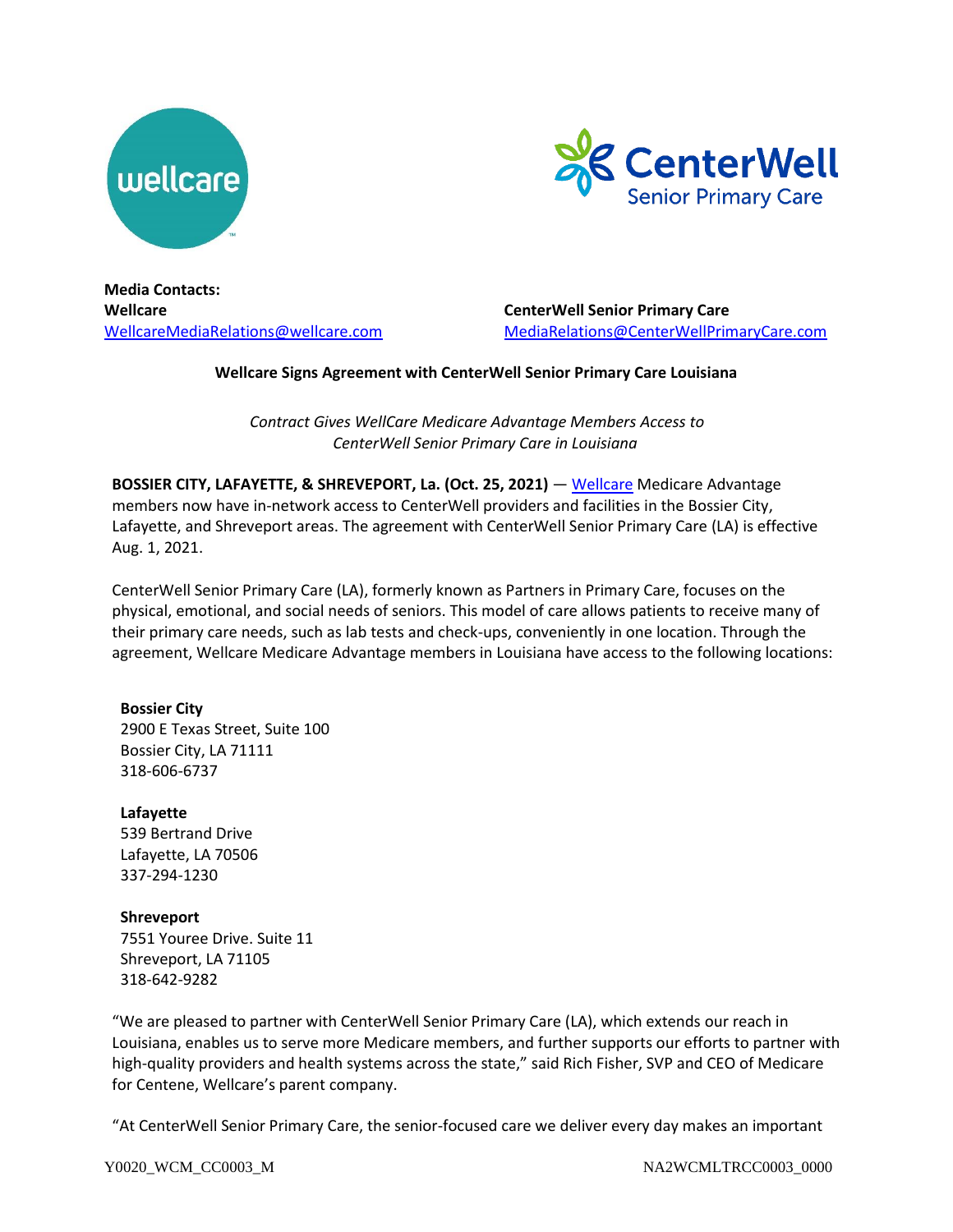difference in the lives of the seniors we're privileged to serve," said Reneé Buckingham, CenterWell Senior Primary Care President. "Our clinicians – experts in caring for seniors – bring to life our patientcentered, whole-person approach to care, which is specifically designed to address chronic conditions, wellness, and social needs that influence health. We're excited about this new opportunity to serve Wellcare members."

In addition to the three locations above, CenterWell Senior Primary Care is opening four additional centers in South Louisiana now through early 2022 in Covington, Denham Springs, Hammond, and Slidell. Each new location will be staffed by board-certified physicians and nurses, and patients will have access to clinical pharmacists, behavioral health specialists, and social workers specially trained to treat the senior population.

To learn more about CenterWell Senior Primary Care providers and locations, visit [https://www.centerwellprimarycare.com/.](https://www.centerwellprimarycare.com/)

# **About Wellcare**

For more than 20 years, Wellcare has offered a range of Medicare products, including Medicare Advantage and Medicare Prescription Drug Plans (PDP), which offer affordable coverage beyond Original Medicare. Today, the company offers benefits with every Medicare beneficiary in mind, such as dental, hearing and vision services; Flex cards to assist with co-pays; transportation services; telehealth visits; wellness and fitness programs; in-home support services; and special supplemental benefits for the chronically ill. Wellcare is a wholly owned subsidiary of Centene Corporation, a leading multi-national healthcare enterprise committed to transforming the health of the community, one person at a time. Beginning Jan. 1, 2022, Centene's Medicare brands, including Allwell, Health Net, Fidelis Care, Trillium Advantage, 'Ohana Health Plan, and TexanPlus will transition to the Wellcare brand. For more information about Wellcare, visi[t www.wellcare.com](http://www.wellcare.com/) and follow them on [Facebook.](https://www.facebook.com/WellcareMedicare)

# **About CenterWell Senior Primary Care**

CenterWell Senior Primary Care is the brand for a primary care medical group practice with centers open or opening in Florida, Georgia, Kansas, Louisiana, Missouri, Nevada, North Carolina, South Carolina and Texas. CenterWell Senior Primary Care has a strong emphasis on senior-focused primary care for members of Medicare Advantage health plans and Original Medicare beneficiaries and is committed to providing personalized, high-quality primary care combined with an excellent patient experience. CenterWell Senior Primary Care has experience in both the treatment and management of most chronic and acute-care conditions. The practices also provide health education and value-added, well-being services at the centers and around their neighborhoods to help both patients and community members improve their health. Learn more at **CenterWell Senior Primary Care.** 

Wellcare is the Medicare brand for Centene Corporation, an HMO, PPO, PFFS, PDP plan with a Medicare contract and is an approved Part D Sponsor. Our D-SNP plans have a contract with the state Medicaid program. Enrollment in our plans depends on contract renewal.

For Louisiana D-SNP members: As a WellCare HMO D-SNP member, you have coverage from both Medicare and Medicaid. You receive your Medicare health care and prescription drug coverage through WellCare and are also eligible to receive additional health care services and coverage through Louisiana Medicaid. Learn more about providers who participate in Louisiana Medicaid by visiting [https://www.myplan.healthy.la.gov/myaccount/choose/find-provider.](https://www.myplan.healthy.la.gov/myaccount/choose/find-provider) For detailed information about Louisiana Medicaid benefits, please visit the Medicaid website at<https://ldh.la.gov/medicaid> and select